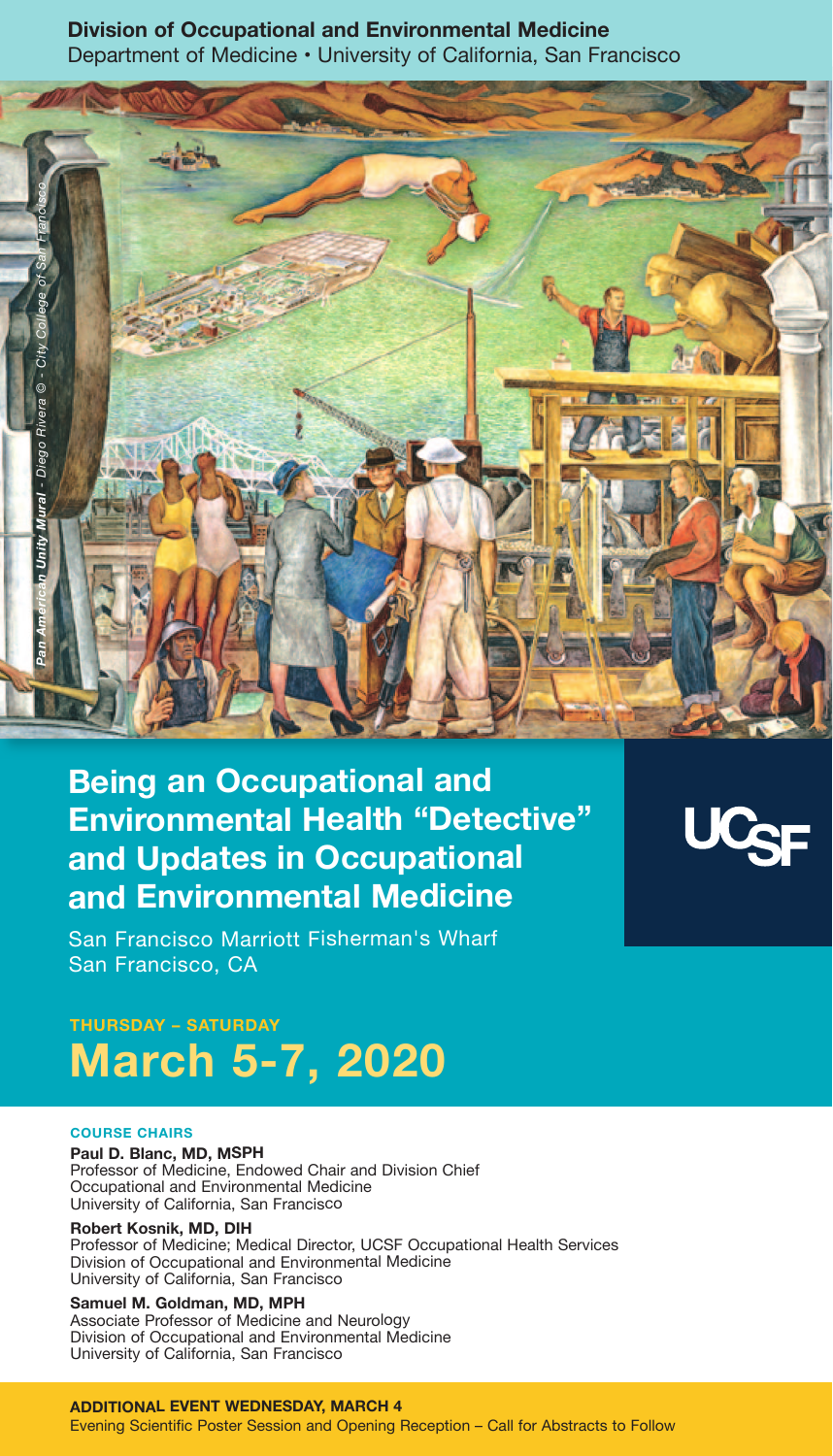

# **Being an Occupational and Environmental Health "Detective"** *and* **Updates in Occupationa**l **and Environmental Medicine**

**March 5-7, 2020 and March 4, 2020 Evening Poster Session** 

These courses are presented by the Division of Occupational and Environmental Medicine in the Department of Medicine at the University of California San Francisco. It provides a targeted review and update of current topics in occupational and environmental medicine. The course is designed for occupational and environmental health professionals, including occupational physicians and nurses, and industrial hygienists. It also meets the needs of primary care providers and others engaged in practice and research including physicians (family physicians, practitioners, internists, emergency medicine specialists), general nurse practitioners and other nursing professionals, and physician assistants. Policy makers and medical-legal practitioners also benefit from the curriculum offered.

The first day of the curriculum, **Being an Occupational and Environmental Health "Detective"** addresses the basic components of assessing and responding to occupational or environmental health threats at the individual or group level. A poster session the evening before will supplement this course content, including case reports and research data. The second day and final half-day of the course will cover a multi-topic theme: **Updates in Occupational and Environmental Medicine**.

## **TARGET AUDIENCE**

This course is designed to provide the experienced clinician with a review of vulnerable workers and communities at environmental risk, as well as to contextualize other topics emerging within the epidemiology of OEM and the evaluation and treatment of occupational and environmental diseases and injuries. Most attendees will be occupational practitioners, but some are likely to be specialists in related fields who will profit by an in-depth presentation of OEM topics.

## **OBJECTIVES**

証 Ħ

An attendee completing this course will be able to:

- Improve their assessment of occupational and environmental risk;
- Adopt new medical knowledge into preventive activities addressing established and emerging risk factors and new diseases entities;
- Evaluate scientific data in the field of occupational and environmental medicine;
- Expand their differential diagnosis to incorporate a wider range of environmental and occupational factors in various disease and injury processes;
- Improve diagnostic methods and treatment options for selected occupational and environmental conditions;
- Improve management in terms of required regulatory management of specific work-related scenarios;
- Inform the prioritization of clinical care, research, and public health policy with state of the art updates.

#### **AccrEDitAtiOn**

The University of California, San Francisco School of Medicine (UCSF) is accredited by the Accreditation Council for Continuing Medical Education to provide continuing medical education for physicians.

UCSF designates this live activity for a maximum of **19.00** *AMA PRA Category 1 Credits<sup>™</sup>. Physicians* should claim only the credit commensurate with the extent of their participation in the activity. This CME activity meets the requirements under California Assembly Bill 1195, continuing education and cultural and linguistic competency.

**Geriatric Medicine**: The approved credits shown above include **3.50** geriatric credits toward meeting the requirement under California Assembly Bill 1820, Geriatric Medicine.

**Pain Medicine:** The approved credits shown above include **1.75** Pain Credits towards meeting the requirement under California Assembly Bill 487, Pain Management and Care for the Terminally Ill.

**trauma:** The approved credits shown above include **3.75** credits toward satisfying the American College of Surgeons Committee on Trauma requirement for traumarelated continuing medical education.

**nurses:** For the purpose of recertification, the American Nurses Credentialing Center<br>accepts *AMA PRA Category 1<br><i>Credit™* issued by organizations<br>accredited by the ACCME.

**Physician Assistants:** AAPA accepts category 1 credit from AOACCME, Prescribed credit from AAFP, and *AMA PRA Category 1*<br>*Credit™* from organizations accredited by the ACCME.

**Pharmacy:** The California Board of Pharmacy accepts as continuing professional education those courses that meet the standard of relevance to pharmacy practice and have been approved<br>for AMA PRA Category 1 Credit™.

**Family Physicians:** Application for CME credit has been filed with the American Academy of Family Physicians. **Determination of credit is pending.**

**American Board of Preventive Medicine:** The American Board of Preventive Medicine (ABPM) has approved this activity for a maximum of **19.00** LLSA credits towards ABPM MOC Part II requirements.

**california Division of Workers compensation – Medical Unit (QME credit):** The California Division of Workers Compensation – Medical Unit for Qualified Medical Evaluator credit has been filed and is awaiting approval.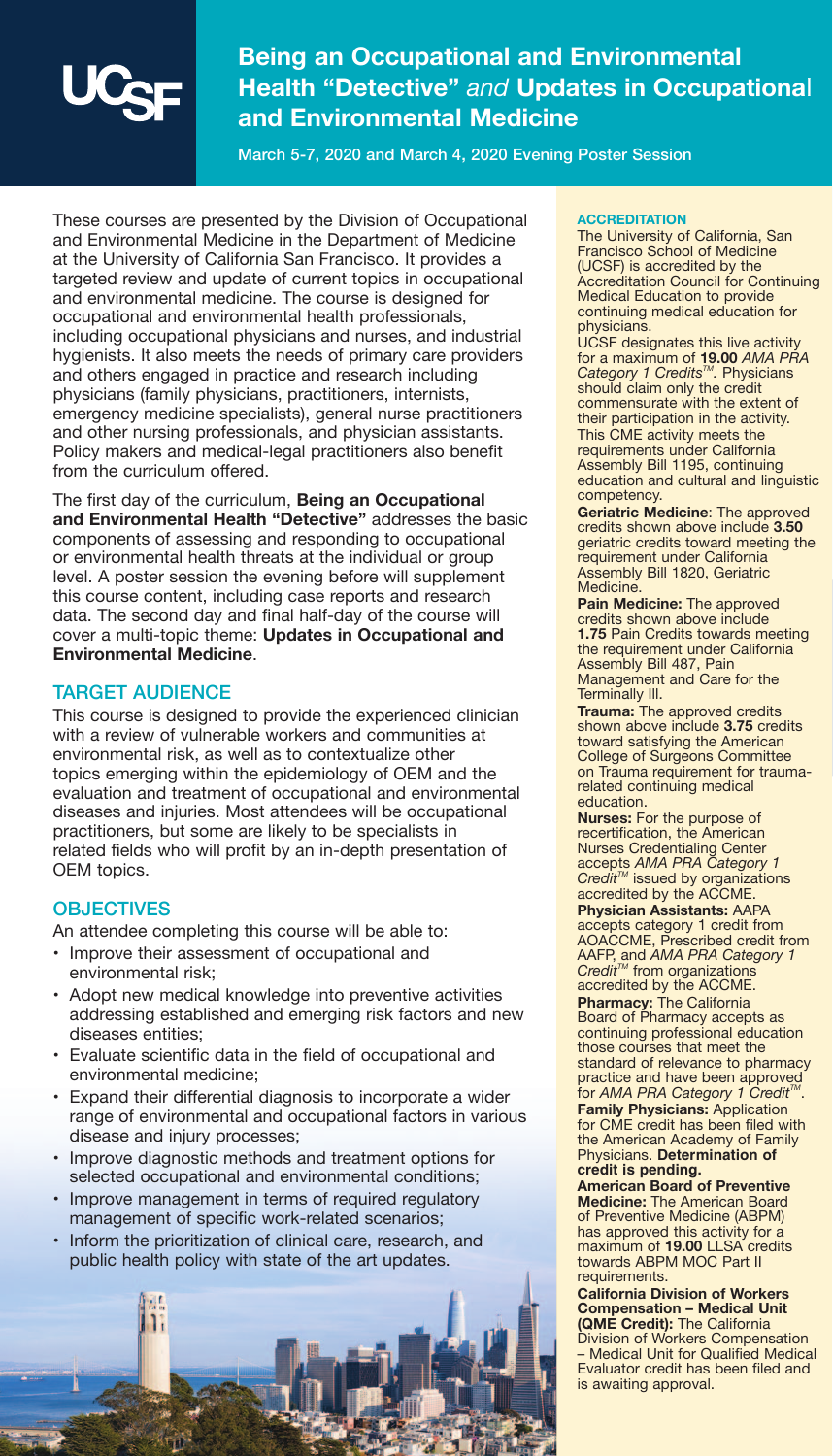# **Being an Occupational and Environmental Health "Detective"** *and* **Updates in Occupational and Environmental Medicine**

# **WEDnESDAY, MArcH 4, 2020**

6:30-8:30 pm *Evening Scientific Poster Session and Opening Reception*

# **tHUrSDAY, MArcH 5, 2020**

| $7:00$ am |   | <b>Registration and Continental Breakfast</b>                                          |                                                             |  |  |
|-----------|---|----------------------------------------------------------------------------------------|-------------------------------------------------------------|--|--|
|           |   | <b>BEING AN OCCUPATIONAL AND ENVIRONMENTAL HEALTH "DETECTIVE"</b>                      |                                                             |  |  |
| 7:45      |   | <b>Welcome &amp; Overview</b>                                                          | Course Leaders                                              |  |  |
| 8:00      | т | <b>History Lessons: Sentinel Occupational and</b><br><b>Environmental Events</b>       | Paul D. Blanc, MD, MSPH                                     |  |  |
| 8:50      |   | Taking an Occupational and Environmental History                                       | Robert Harrison, MD, MPH                                    |  |  |
| 9:40      |   | Coffee Break                                                                           |                                                             |  |  |
| 10:10     |   | What Lung Function Study Should I Order and Why?                                       | Robert Cohen, MD                                            |  |  |
| 11:00     |   | Toxicology Testing – A Guide to the Perplexed                                          | Eddie Garcia, MD                                            |  |  |
| 11:50     |   | Lunch On Own                                                                           |                                                             |  |  |
| $1:10$ pm |   | <b>KEYNOTE: Workplace Safety and Health:</b><br>An Investigative Reporter's Experience | <b>Howard Berkes</b>                                        |  |  |
| 2:10      | т | <b>Special Senses and Special Testing</b>                                              | Dennis Shusterman, MD, MPH                                  |  |  |
| 3:00      |   | Coffee Break                                                                           |                                                             |  |  |
| 3:30      |   | <b>Bibliography and Bibliometrics: How to Search</b>                                   | Evans Whitaker, MD, MLIS                                    |  |  |
| 4:20      |   | The Nuts and Bolts of an Outbreak Investigation                                        | Kristin Cummings, MD, MPH                                   |  |  |
| 5:10      |   | Closing Panel - "Being a Detective"                                                    | Moderator:<br>Robert Harrison, MD, MPH<br><b>Panelists:</b> |  |  |

Howard Berkes Robert Cohen, MD

Kristin Cummings, MD, MPH

6:00 pm *Adjourn*

# **FriDAY, MArcH 6, 2020**

الله وهمياري

| $7:15 \text{ am}$                                         |   | Continental Breakfast                                                        |                            |  |  |
|-----------------------------------------------------------|---|------------------------------------------------------------------------------|----------------------------|--|--|
| <b>UPDATES IN OCCUPATIONAL AND ENVIRONMENTAL MEDICINE</b> |   |                                                                              |                            |  |  |
| 7:50                                                      |   | <b>Welcome &amp; Overview</b>                                                | Course Leaders             |  |  |
| 8:10                                                      | P | <b>Robotics, Co-botics, and Enhanced Mechanics</b><br>[Resistance is Futile] | Carisa Harris-Adamson, PhD |  |  |
| 9:00                                                      | P | <b>Office Ergonomics 101</b>                                                 | Jay M. Kapellusch, PhD     |  |  |
| 9:50                                                      |   | Coffee Break                                                                 |                            |  |  |
| 10:20                                                     | т | Occupational Issues in Laboratory Animal Handling                            | Rajan Puri, MD, MPH        |  |  |
| 11:10                                                     | G | <b>Autoimmune Disease and Occupation</b>                                     | Gabriela Schmajuk, MD, MSc |  |  |
| 12:50 pm                                                  |   | Lunch On Own                                                                 |                            |  |  |
| 1:30                                                      |   | The Occupational Burden of Respiratory Disease                               | Carrie Redlich, MD, MPH    |  |  |
| 2:30                                                      |   | <b>Ethical Concepts and Challenges in</b><br><b>Occupational Health</b>      | Sergio Iavicoli, MD, PhD   |  |  |
| 3:30                                                      |   | Coffee Break                                                                 |                            |  |  |
| 3:50                                                      |   | <b>OEM Published Research: The Year in Review</b>                            | Samuel Goldman, MD, MPH    |  |  |
| $4:45$ pm                                                 |   | Adjourn                                                                      |                            |  |  |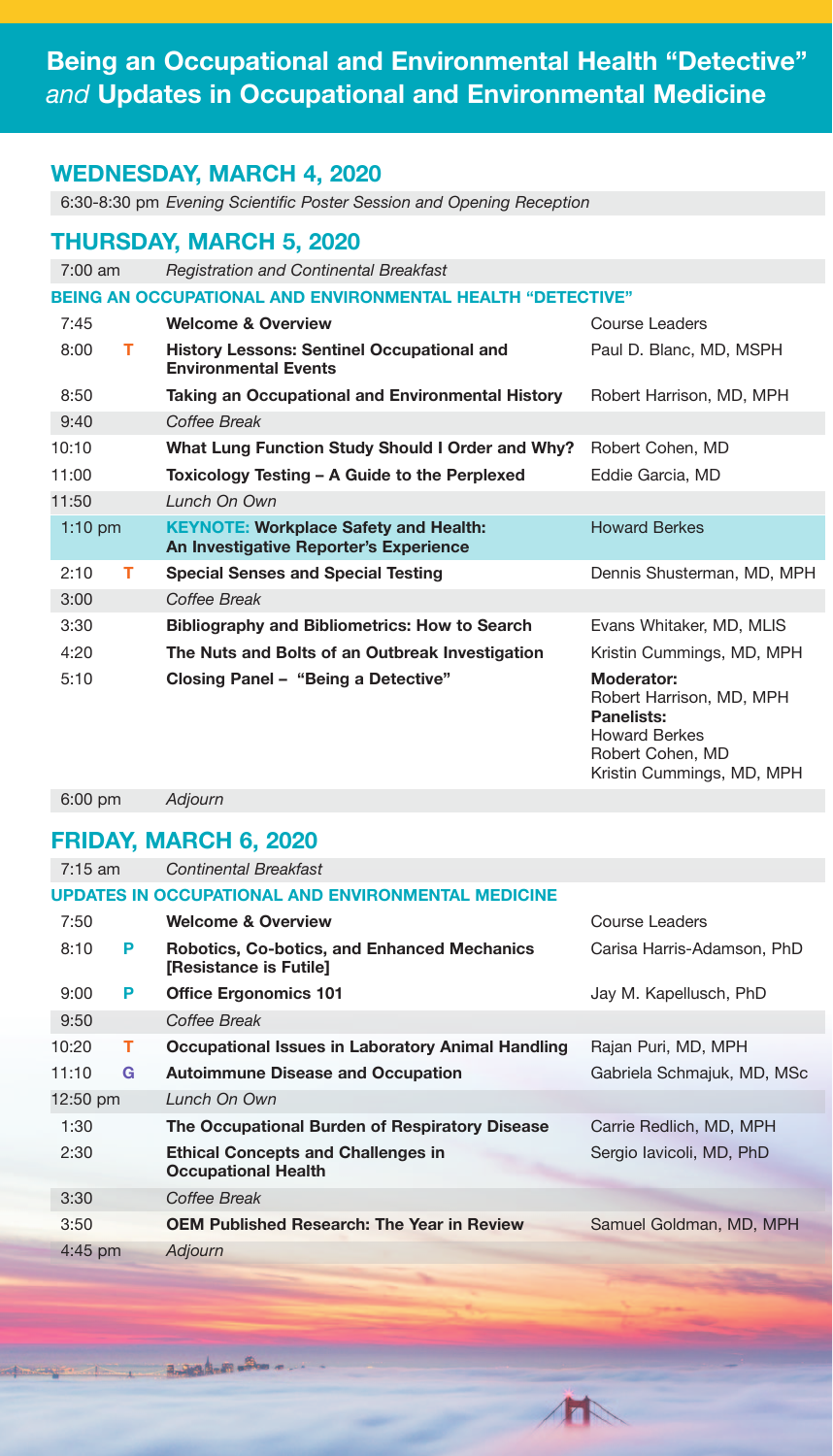# **SAtUrDAY, MArcH 7, 2020**

| $7:45$ am |           | Continental Breakfast                                                                                                        |                                                                                                                                                                                         |  |
|-----------|-----------|------------------------------------------------------------------------------------------------------------------------------|-----------------------------------------------------------------------------------------------------------------------------------------------------------------------------------------|--|
| 8:15      |           | <b>Welcome &amp; Overview</b>                                                                                                | Course Leaders                                                                                                                                                                          |  |
| 8:30      | т.        | <b>Unexpected Radiation Exposure Scenarios</b>                                                                               | Timur Durrani, MD, MPH, MBA                                                                                                                                                             |  |
| 9:20      | т         | Occupational Health Monitoring for<br>Bruce Bernard, MD, MPH<br><b>Emergency Responders</b>                                  |                                                                                                                                                                                         |  |
| 10:10     |           | Coffee Break                                                                                                                 |                                                                                                                                                                                         |  |
| 10:30     | G         | Use of Low Dose CT Scanning for Early Lung<br><b>Cancer Detection Among High Risk Workers</b>                                | Steven B. Markowitz, MD, DrPH                                                                                                                                                           |  |
| 11:30     | <b>GT</b> | Closing Panel – What are the Persistent or<br><b>Emerging Problems in Occupational and</b><br><b>Environmental Medicine?</b> | <b>Moderator:</b><br>Samuel Goldman, MD, MPH<br><b>Panelists:</b><br>Carisa Harris-Adamson, PhD<br>Sergio Iavicoli, MD, PhD<br>Steven B. Markowitz, MD, DrPH<br>Carrie Redlich, MD, MPH |  |

12:00 noon *Adjourn*

- 
- **P** Pain Credit **G** Geriatric Credit **t** Trauma Credit

#### **GEnErAL inFOrMAtiOn**

Advance registration closes one (1) business day prior to start of course. Onsite registration fees, if applicable, will be applied after this date. **HOW tO EnrOLL**

#### **Full Course Registration Fees**

**Early Bird Rate: Ends 1/3/2020** 

- **\$745** Physicians (**\$770** after 1/3/2020)
- **\$645** Advanced Health Practitioners (**\$670** after 1/3/2020)

**\$525** Residents/Fellow/Trainee (**\$550** after 1/3/2020) Current graduate trainees should inquire regarding special registration options.

If you would like to register for only the **Being an Occupational and Environmental Health "Detective"** or **Updates in Occupational Health and Environmental Medicine**, see information on individual sections below:

**Being an Occupational and Environmental Health Detective (March 5, 2020)**

8.5 AMA PRA Category 1 Credits<sup>™</sup>

- **\$375** Physicians (**\$400** after 1/3/2020)
- **\$325** Allied Health Professionals (**\$350** after 1/3/2020)

#### **\$250** – Residents/Fellows (**\$275** after 1/3/2020) **Updates in Occupational and Environmental Medicine Section Only**

## **(two Days – March 6-7, 2020)**

10.5 AMA PRA Category 1 Credits<sup>™</sup>

- **\$450** Physicians (**\$475** after 1/3/2020)
- **\$400** Allied Health Professionals (**\$425** after 1/3/2020)

**\$325** – Residents/Fellows (**\$350** after 1/3/2020)

## GREENER MEETING

We're saving paper! The syllabus will be transmitted electronically one week prior to the course. Optional purchase of a printed syllabus is available for an additional \$50.

**Refund Policy:** Cancellations received in writing before the first day of the course will be refunded, less a \$75 administrative fee. No refunds will be made on cancellations received after that date.

#### **rEGiStEr ViA**

#### **Online: cme.ucsf.edu**

**Finalphone Mass** 

| Mail:         | Complete course registration form and<br>send with payment to:<br><b>UCSF Office of</b><br><b>Continuing Medical Education</b><br>3333 California St, Suite 450<br>San Francisco, CA 94118 |
|---------------|--------------------------------------------------------------------------------------------------------------------------------------------------------------------------------------------|
| Fax:          | Fax completed registration form to:<br>(415) 502-1795 (be sure to include<br>your credit card number)                                                                                      |
| <b>Phone:</b> | To register by phone or to inquire<br>about registration status, please call<br><b>UCSF's CME Registration Office at</b><br>(415) 476-5808.                                                |

### **cOnFErEncE LOcAtiOn**

Enjoy San Francisco's renowned attractions such as the historic cable cars, shopping in Union Square, or visit San Francisco's culinary hub at the Ferry Building. **San Francisco Marriott Fisherman's Wharf**, just steps from San Francisco Fisherman's Wharf and a short walk to Pier 39 attractions.

A block of guestrooms has been reserved at the special UCSF conference rate of **\$229/night**. You are urged to make your reservations early. The cut off date is **February 12, 2020**, or until the group room block is filled. After this date, rooms will be provided on a space-available basis only. To make hotel reservations on-line, go to **cme.ucsf.edu** and click on the hotel link in the Travel & Lodging section of the course webpage. If you prefer to telephone in your reservation, call **415-775-7555** please identify yourself as a member of this UCSF conference to receive the special rate.

*By staying at the host hotel, you help UCSF meet its contractual obligations and keep registration fees reasonable.* 

## **Air trAnSPOrtAtiOn AnD rEntAL cAr**

UCSF has negotiated special fares with airlines and car rental agencies. Please visit the TRAVEL AND LODGING section on the course webpage at cme.ucsf.edu for more information and discount codes.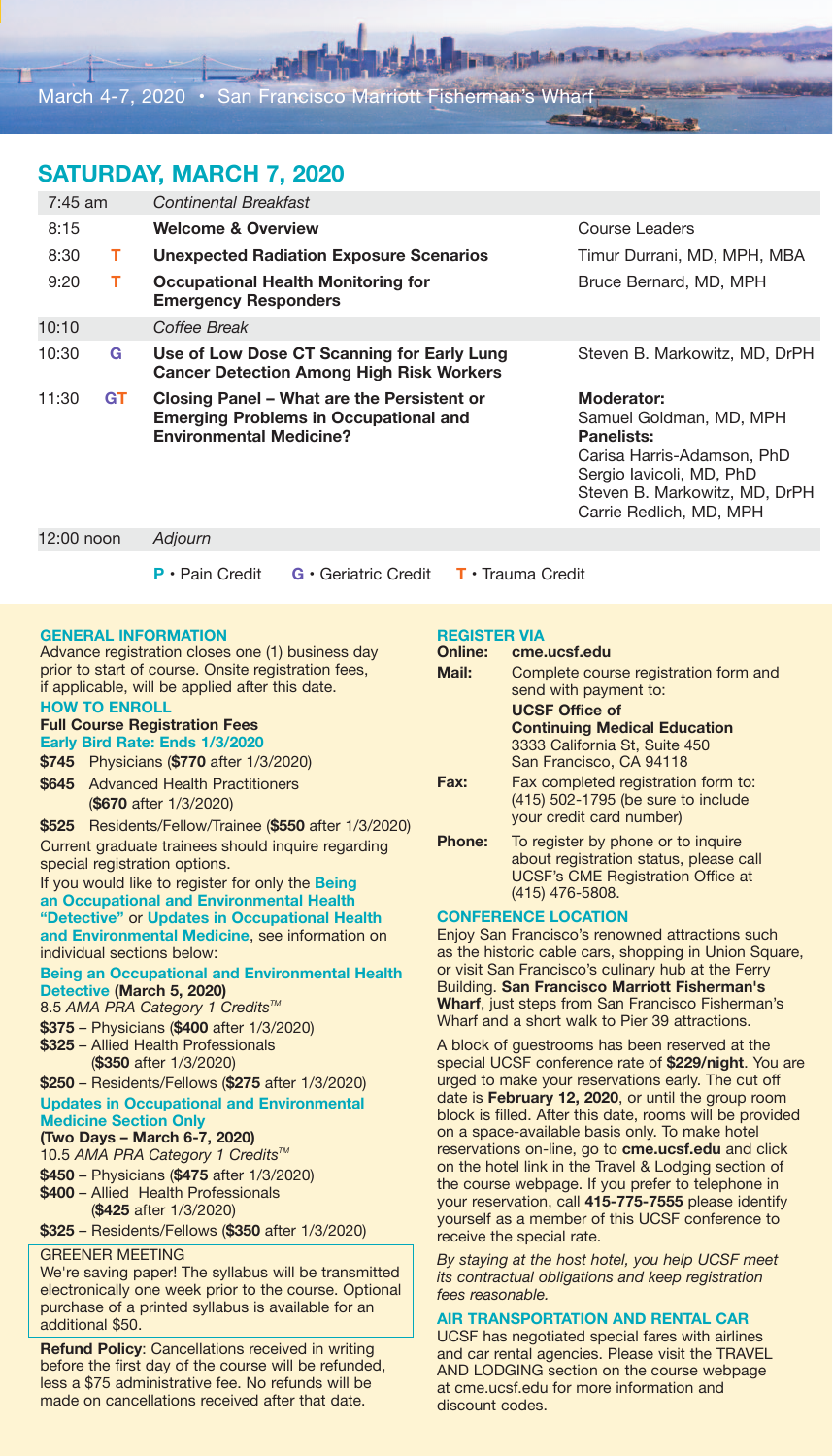-or more information or to register online visit our For more information or to register online visit our website at cme.ucsf.edu website at **cme.ucsf.edu**

You may also reach us by calling the Office of CME You may also reach us by calling the Office of CME at (415) 476-4251 or email info@ocme.ucsf.edu. at (415) 476-4251 or email info@ocme.ucsf.edu.

**19 Printed on Recycled Paper** Printed on Recycled Paper  $\circledast$ 



**Jniversity of California. california,** 3333 California Street 3333 California Street Office of Continuing Office of Continuing San Francisco, CA **Medical Education**  $\mathcal{E}$ Medical Education San Francisco San Francisco. **San Francisco University of**  Suite 450 Suite 450 94118 0569

## **cOUrSE cHAirS**

## University of California, San Francisco

**Paul D. Blanc, MD, MSPH** Professor of Medicine Endowed Chair and Division Chief Occupational and Environmental Medicine

### **Samuel M. Goldman, MD, MPH**

Associate Professor of Medicine and Neurology, Division of Occupational and Environmental Medicine

#### **robert Kosnik, MD, DiH**

Professor of Medicine, Medical Director, Occupational Health Services, Division of Occupational and Environmental Medicine

# **cOUrSE FAcULtY** (University of California, San Francisco unless indicated)

**Howard Berkes** Investigations Correspondent, National Public Radio

#### **Bruce Bernard, MD, MPH**

Captain, United States Public Health Service (ret); Consultant, Centers for Disease Control and Prevention, Atlanta, GA

**robert A. cohen, MD** Professor of Medicine Northwestern University, Feinberg School of Medicine, Chicago, IL

### **cOUrSE FAcULtY (cOnt'D)**

**Kristin cummings, MD, MPH** Public Health Medical Officer California Department of Public Health

**timur Durrani, MD, MPH, MBA** Associate Professor of Medicine; Director, Occupational Health, Lawrence Berkeley Laboratory

**Eddie Garcia, MD** Medical Toxicology Fellow, California Poison Control System, San Francisco Division

**carisa Harris-Adamson, PhD** Assistant Professor of Medicine; Director, Ergonomics Laboratory

**robert Harrison, MD, MPH** Clinical Professor of Medicine; Public Health Medical Officer, California Department of Public Health

**Sergio iavicoli, MD, PhD** Research Director, INAIL (National Institute for Insurance against Accidents at Work), Rome, Italy

**Jay M. Kapellusch, PhD** Associate Professor and Chair, Department of Occupational Science and Technology, College of Health Sciences University of Wisconsin Milwaukee, WI

#### **cOUrSE FAcULtY (cOnt'D)**

**Steven B. Markowitz, MD, DrPH** Director, Barry Commoner Center for Health and the Environment; Professor of Environmental Sciences at Queens College, City University of New York, NY

#### **rajan Puri, MD, MPH**

Clinical Assistant Professor of Medicine, Section of Occupational Medicine Director, Strategic Health Initiatives and Innovation Stanford University, Palo Alto, CA

**Carrie Redlich, MD, MPH** 

Professor of Medicine and Epidemiology Director, Yale Occupational and Environmental Medicine Program, Yale University, New Haven, CT

### **Gabriela Schmajuk, MD, MSc**

Associate Professor of Medicine Division of Rheumatology San Francisco Veterans Affairs Health Care System

**Dennis Shusterman, MD, MPH** Professor of Clinical Medicine, **Emeritus** Division of Occupational and Environmental Medicine